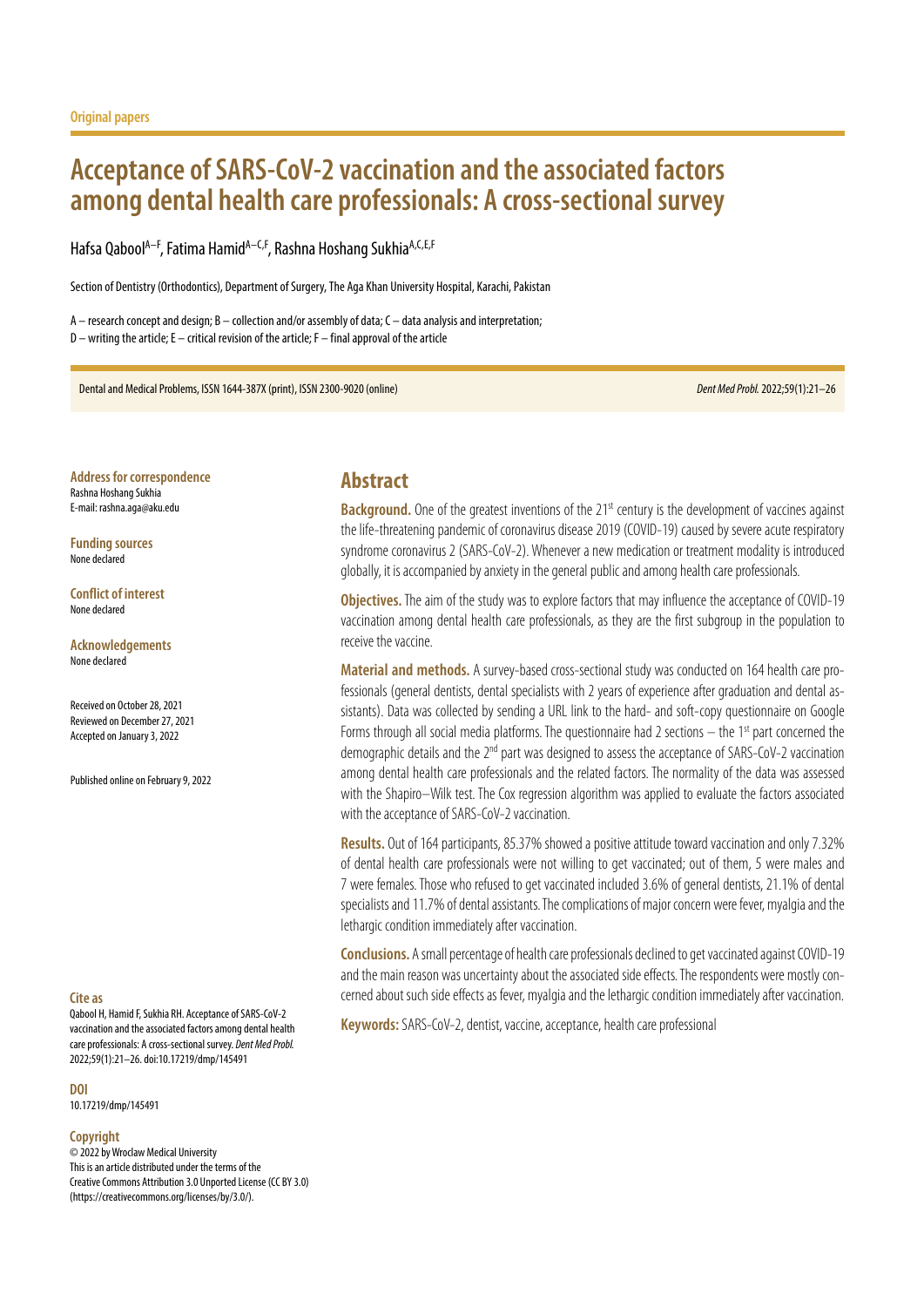# **Introduction**

December 2019 brought along a global humanitarian crisis due to the rapid spread of a disease caused by different variants of coronavirus – coronavirus disease 2019 (COVID-19) – with 87% chances of cross-infection and a 4% mortality rate.<sup>1</sup> Policy-making organizations and health care setups declared an emergency situation to avoid the spread of the infection.<sup>2</sup> Every country imposed strict guidelines and protocols to control the transmission of severe acute respiratory syndrome coronavirus 2 (SARS-CoV-2). Wearing a face mask and social distancing were made elemental protocols worldwide to minimize the rate of spread of the coronavirus through airborne droplets.<sup>3</sup> Despite all these preventive measures, SARS-CoV-2 spread rapidly in 2020 and policy-making organizations were worried about halting this viral web.<sup>4</sup> Hence, the development and deployment of COVID-19 vaccines was considered to be the most promising health care fortification step to mitigate the rapid spread of the SARS-CoV-2 infection.5

One of the greatest inventions of the  $21<sup>st</sup>$  century is the development of vaccination against life-threatening COVID-19.6 Current research is focused mainly on the trials of the newly developed vaccines against this deadly virus and their effects on the overall human health.<sup>7</sup> Whenever a new medication or treatment modality is introduced globally, it is accompanied by anxiety in the general public and among health care professionals.<sup>8</sup> The situation is quite challenging in the case of SARS-CoV-2 vaccines due to an already heightened level of stress and apprehension.<sup>9</sup> This anxiety is associated with the alarming spread of the infection and a gradual increase in the mortality rate associated with the disease. At the end of December 2020, a mass vaccination program was initiated. The World Health Organization (WHO) collaborated with different companies worldwide to complete the critical steps of manufacturing safe and efficacious vaccines.<sup>10</sup> One of the factors that greatly influenced the attitude of the general population toward COVID-19 vaccines was the misinformation being spread by anti-vaccination activists.<sup>11</sup> Approximately 7% of the population of Saudi Arabia did not get vaccinated against influenza due to the fear of getting sick.<sup>6</sup> This rate of acceptance was attributed to a multitude of factors, including location, the educational status and social behaviors.<sup>6</sup>

A survey conducted by Thunström et al. to explore the acceptance of vaccination revealed that around 20% of the population in the USA declined a COVID-19 vaccine.<sup>12</sup> The most valid reasons for this non-acceptance were the possible side effects and vaccine ineffectiveness against the disease. Thus, it is imperative to explore factors that may influence the acceptance of vaccination among dental health care professionals, as they are highly exposed to SARS-CoV-2, working close to the oral cavity. Also, health care professionals along with the elderly population are among the initial subsets of the population to receive the vaccine allocated by the WHO.<sup>10</sup>

Therefore, this study aimed to assess the rate of acceptance of COVID-19 vaccination and the factors affecting the acceptance among dental health care professionals.

## **Material and methods**

An analytical survey-based cross-sectional study was conducted after obtaining an approval from the institutional Research Ethics Committee (No. of approval: 2021-6233-17837). Data was collected by sending a URL link to the questionnaire on Google Forms through all the approachable social media platforms (e-mail, WhatsApp and Facebook Messenger). A modified version of the validated questionnaire of Posse et al.<sup>13</sup> was used in this study. It comprised 2 sections. The 1<sup>st</sup> section was based on informed consent and concerned the demographic information about the study participants. The 2<sup>nd</sup> section was framed to assess the acceptance of COVID-19 vaccination among dental health care professionals along with its associated factors. The questionnaire was then assessed by 3 dental health care professionals for its face validity.

The sample size of the study was calculated with the OpenEpi software, v. 3.01 ([https://www.openepi.com/](https://www.openepi.com/Menu/OE_Menu.htm) [Menu/OE\\_Menu.htm\)](https://www.openepi.com/Menu/OE_Menu.htm). Since, according to the findings of Wang et al., $^{11}$  the anticipated proportion of the acceptance of vaccination among dental health care professionals was kept at 89.5%, and a level of significance was set at 5%, precision at 5% and a design effect at 1, a sample size of 160 dental health care professionals was required for this study with an inflation of 10%.

The study questionnaire was sent to general dentists, dental specialists with 2 years of experience after graduation and dental assistants. Five reminders were sent to the non-responders before excluding them from the study. Moreover, the participants were asked to forward the Google form link to other dental health care professionals; in this way, data was collected by means of a simplified snowball sampling technique.

#### **Statistical analysis**

The data was analyzed using the statistical software for data science Stata®, v. 12.0 (StataCorp, College Station, USA). Descriptive statistics for continuous variables were reported as mean and standard deviation (*M* ±*SD*), as the data was normally distributed. Nominal data was reported as percentage frequency or as number and percentage (*n* (%)). The unadjusted and adjusted prevalence ratios of the factors influencing the acceptance of vaccination were assessed using the Cox regression algorithm with a 95% confidence interval (*CI*).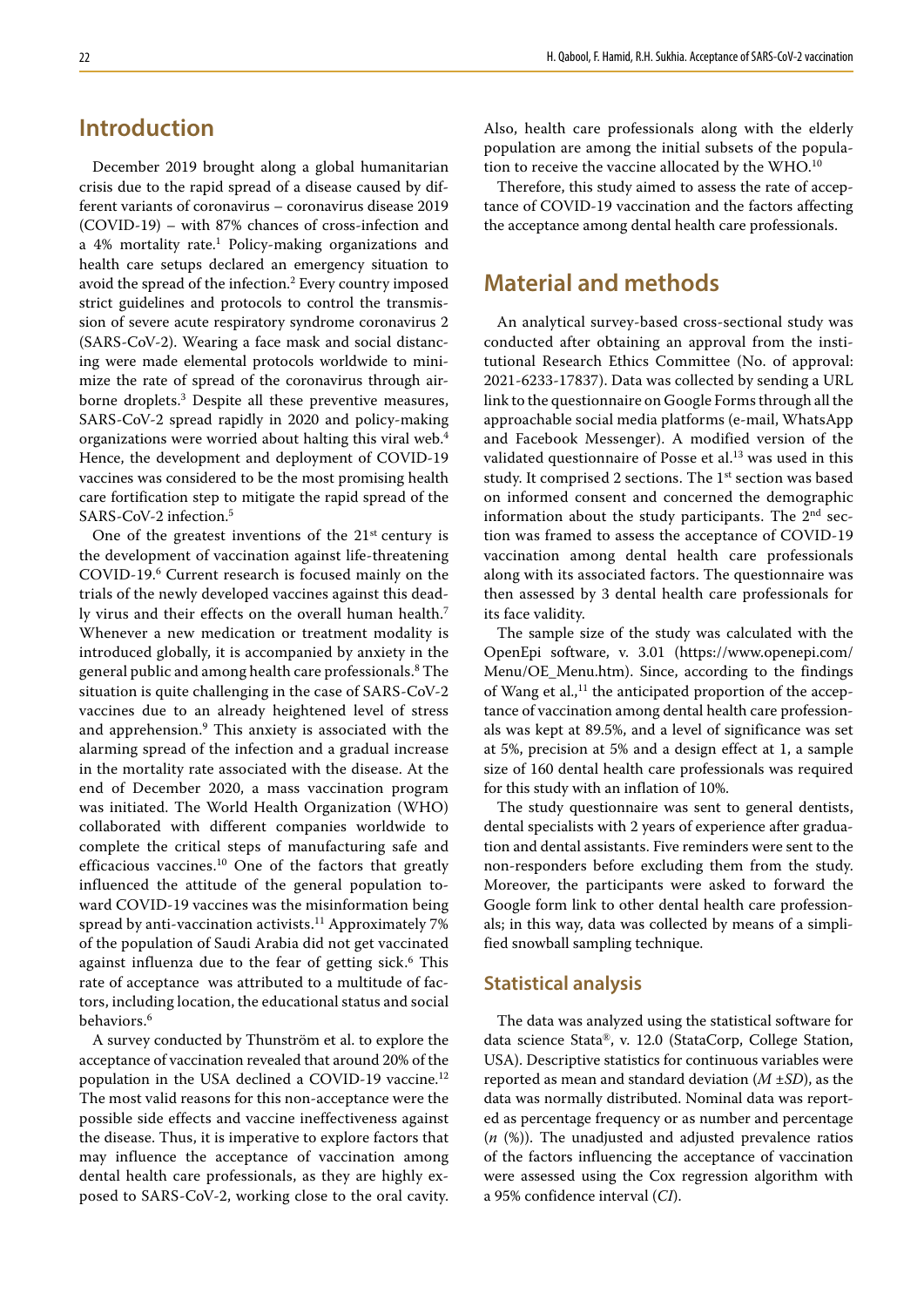# **Results**

### **Demographics**

A summary of the descriptive analysis with the percentage frequencies of the participants' responses is shown in Table 1. Our sample included 81 males and 83 females, with 28 general dentists, 76 dental specialists and 60 dental assistants. Among a total of 164 participants, 85.37% showed a positive attitude toward vaccination. Only 7.32% of dental health care professionals were not willing to get vaccinated; out of them, 5 were males and 7 were females. Among health care professionals, we found that 3.6% of general dentists, 21.1% of dental specialsts and 11.7% of dental assistants refused vaccination (Table 2). Overall, 32.5% of the participants were concerned about fever, myalgia and lethargy, 28.0% were anxious about an allergic reaction to SARS-CoV-2 vaccination, 26.5% were worried about headaches and neurological complications, and the remaining 13.0% of the respondents were worried about respiratory complications (Table 1).

Table 1. Acceptance of vaccination among 3 groups of dental health care professionals (*N* = 164)

|      |                                                                                                            | Dental health care professionals  |                    |                   |      |  |
|------|------------------------------------------------------------------------------------------------------------|-----------------------------------|--------------------|-------------------|------|--|
|      | Factors influencing the acceptance of SARS-CoV-2 vaccination                                               | general dentists                  | dental specialists | dental assistants |      |  |
| Q.1  | Do you want to receive the vaccine as soon as                                                              | yes                               | 96.4               | 78.9              | 88.3 |  |
|      | it becomes available?                                                                                      | no                                | 3.6                | 21.1              | 11.7 |  |
| Q.2  | If not, what is your reason for not getting<br>vaccinated?                                                 | not an effective option           | 21.1               | 10.3              | 8.6  |  |
|      |                                                                                                            | unsafe                            | 31.6               | 30.8              | 8.6  |  |
|      |                                                                                                            | vaccine created in rush           | 31.6               | 43.6              | 40.0 |  |
|      |                                                                                                            | immunity will develop             | 15.8               | 0.0               | 34.3 |  |
|      |                                                                                                            | other                             | 0.0                | 15.4              | 8.6  |  |
| Q.3  | Where did you get information on SARS-CoV-2<br>vaccination?                                                | electronic/social media           | 85.7               | 73.7              | 70.3 |  |
|      |                                                                                                            | publications/conferences/seminars | 10.7               | 21.0              | 29.7 |  |
|      |                                                                                                            | people/relatives                  | 3.6                | 5.3               | 0.0  |  |
|      | How would you rate your knowledge about<br>the COVID-19 pandemic?                                          | good                              | 7.1                | 61.8              | 55.0 |  |
| Q.4  |                                                                                                            | moderate                          | 35.7               | 36.8              | 43.3 |  |
|      |                                                                                                            | poor                              | 57.2               | 1.3               | 1.7  |  |
| Q.5  | How much has this pandemic affected<br>your daily routine?                                                 | significantly                     | 92.9               | 82.5              | 91.7 |  |
|      |                                                                                                            | insignificantly                   | 7.1                | 17.5              | 8.3  |  |
|      | Do you think you will get infected with<br>the virus after getting vaccinated?                             | yes                               | 46.4               | 59.2              | 56.7 |  |
| Q.7  |                                                                                                            | no                                | 3.6                | 9.2               | 8.3  |  |
|      |                                                                                                            | not sure                          | 50.0               | 31.6              | 35.0 |  |
| Q.8  | Did you ever refuse any vaccination                                                                        | yes                               | 0.0                | 7.9               | 6.7  |  |
|      | in the past?                                                                                               | no                                | 100.0              | 92.1              | 93.3 |  |
|      | Do you think SARS-CoV 2 vaccination will be<br>an effective way to minimize and control<br>this infection? | yes                               | 46.4               | 59.2              | 56.7 |  |
| Q.9  |                                                                                                            | no                                | 3.6                | 9.2               | 8.3  |  |
|      |                                                                                                            | not sure                          | 50.0               | 31.6              | 35.0 |  |
|      | Is the price of the vaccine an important factor<br>in deciding whether to get vaccinated or not?           | yes                               | 50.0               | 28.9              | 35.0 |  |
| Q.10 |                                                                                                            | no                                | 50.0               | 63.2              | 53.3 |  |
|      |                                                                                                            | not sure                          | 0.0                | 7.9               | 11.7 |  |
|      | Is the vaccination schedule an essential factor<br>in making a decision regarding<br>getting vaccinated?   | yes                               | 50.0               | 52.6              | 65.0 |  |
| Q.11 |                                                                                                            | no                                | 50.0               | 42.1              | 16.7 |  |
|      |                                                                                                            | not sure                          | 0.0                | 5.3               | 18.3 |  |
|      |                                                                                                            | yes                               | 96.4               | 68.3              | 68.4 |  |
| Q.12 | Do you think the SARS-CoV 2 vaccine will have<br>specific side effects?                                    | no                                | 3.6                | 13.3              | 10.5 |  |
|      |                                                                                                            | not sure                          | 0.0                | 18.3              | 21.1 |  |
|      |                                                                                                            | allergic reaction                 | 21.4               | 38.2              | 18.3 |  |
| Q.13 | Which side effects are you particularly worried                                                            | neurological disturbances         | 14.3               | 22.4              | 10.0 |  |
|      | about?                                                                                                     | respiratory disturbances          | 28.6               | 13.0              | 6.7  |  |
|      |                                                                                                            | fever/myalgia/lethargy            | 35.7               | 26.4              | 65.0 |  |

Data presented as percentage values. SARS-CoV-2 – severe acute respiratory syndrome coronavirus 2; COVID-19 – coronavirus disease 2019.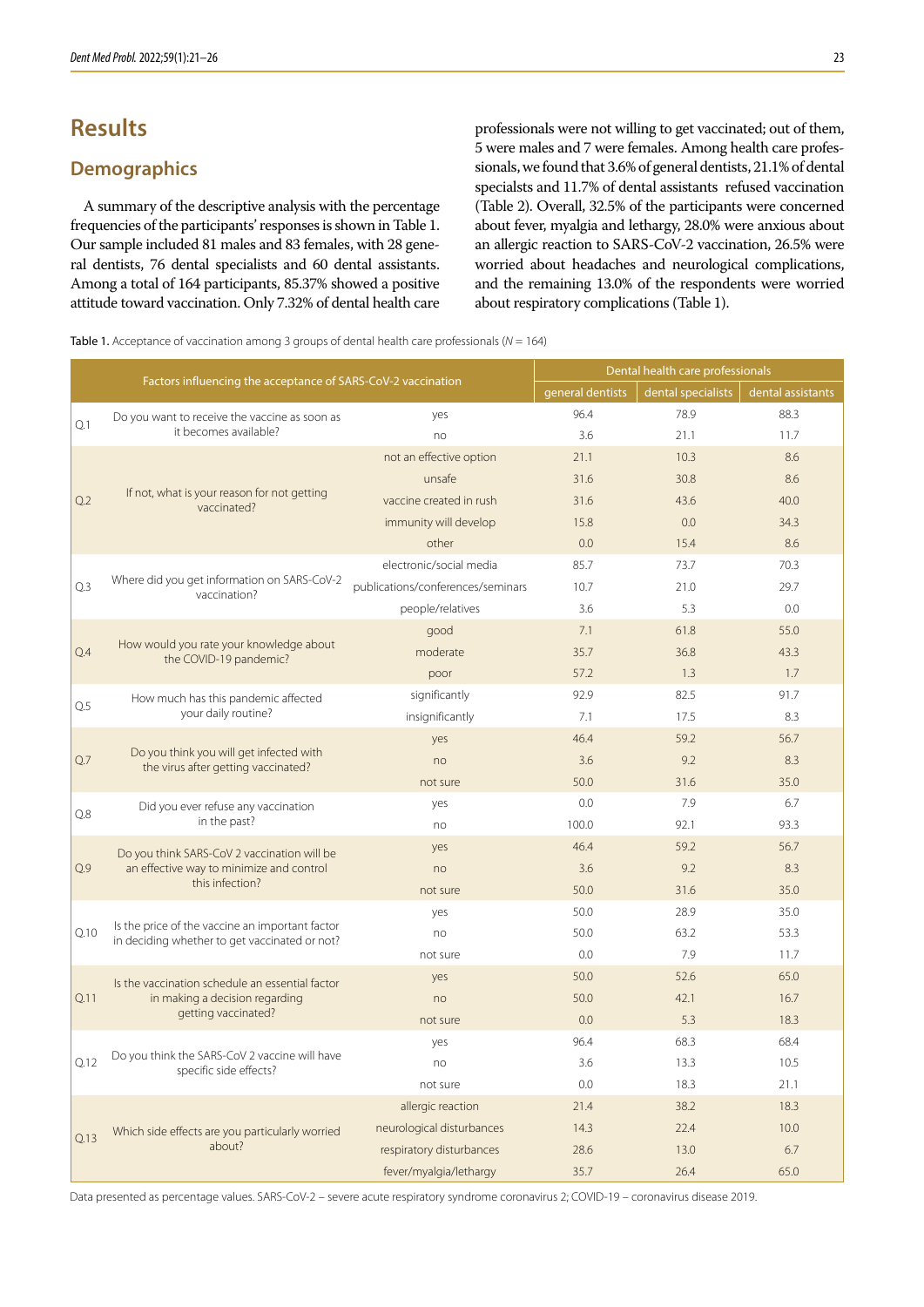| Dental health care<br>professionals | <b>Gender</b><br>n(%) |           | Age<br>[years]   | Experience<br>[years] | Percentage<br>of acceptance | Percentage<br>of unacceptance |  |
|-------------------------------------|-----------------------|-----------|------------------|-----------------------|-----------------------------|-------------------------------|--|
|                                     | male                  | female    | $(M \pm SD)$     | $(M \pm SD)$          | [%]                         | [%]                           |  |
| General dentists                    | 9(32.1)               | 19 (67.9) | $31.05 \pm 6.56$ | $4.87 + 3.34$         | 96.4                        | 3.6                           |  |
| Dental specialists                  | 37(48.7)              | 39(51.3)  | $36.09 \pm 8.14$ | $8.48 + 6.31$         | 78.9                        | 21.1                          |  |
| Dental assistants                   | 35(58.3)              | 25(41.7)  | $31.32 + 4.87$   | $8.47 + 5.65$         | 88.3                        | 11.7                          |  |

#### Table 2. Descriptive statistics ( $N = 164$ )

M = 81; F = 83; M – males; F – females; *n* – number; *M* – mean; *SD* – standard deviation.

### **Acceptance of SARS-CoV-2 vaccination**

Using the Cox regression algorithm, we found a statistically non-significant difference in the acceptance of vaccination between general dentists, dental specialists and dental assistants. As many as 96.4% of general dentists, 78.9% of dental specialists and 88.3% of dental assistants were willing to receive the vaccine. However, 3.6% of general dentists, 21.1% of dental specialists and 11.7% of dental assistants refused to be vaccinated. Among those who refused to get vaccinated, 50.0% were not sure if the vaccination was safe and 33.3% had doubts as to the development of vaccines; they were not sure if the regulatory bodies had approved the vaccine after the required research trials, as shown in Table 3. We found that there was a statistically non-significant difference in the acceptance of vaccination between genders (Table 3).

Table 3. Factors influencing the acceptance of vaccination among dental health care professionals (*N* = 164)

| Variable                                                                                              |                                   |      | 95% CI     | $p$ -value | $R^2$ |  |
|-------------------------------------------------------------------------------------------------------|-----------------------------------|------|------------|------------|-------|--|
| Male gender                                                                                           |                                   | 1.05 | 0.75, 1.46 | 0.750      | 0.75  |  |
| Designation (general dentists as reference)                                                           | dental specialists                | 0.80 | 0.54, 1.19 | 0.290      | 0.57  |  |
|                                                                                                       | dental assistants                 | 0.86 | 0.55, 1.34 | 0.510      |       |  |
|                                                                                                       | not an effective option           | 1.26 | 0.85, 1.88 | 0.230      | 0.68  |  |
| If you don't want to receive the vaccine, what is                                                     | unsafe                            | 1.26 | 0.66, 2.43 | 0.470      |       |  |
| the reason?                                                                                           | vaccine created in rush           | 0.90 | 0.51, 1.61 | 0.730      |       |  |
|                                                                                                       | immunity will develop             | 1.01 | 0.57, 1.77 | 0.950      |       |  |
| Where did you get information on SARS-CoV-2                                                           | electronic/social media           | 1.41 | 0.57, 3.46 | 0.440      | 0.67  |  |
| vaccination?                                                                                          | publications/conferences/seminars | 1.28 | 0.49, 3.31 | 0.610      |       |  |
| How would you rate your knowledge about                                                               | moderate                          | 0.82 | 0.29, 2.28 | 0.710      | 0.16  |  |
| the COVID-19 pandemic?                                                                                | poor                              | 0.86 | 0.31, 2.35 | 0.770      |       |  |
| How much has this pandemic affected your daily routine?                                               | insignificantly                   | 1.08 | 1.02, 1.20 | $0.050*$   | 1.08  |  |
| Do you think you will get infected with the virus after                                               | no                                | 1.02 | 0.71, 1.45 | 0.910      | 0.35  |  |
| getting vaccinated?                                                                                   | not sure                          | 1.20 | 0.65, 2.21 | 0.550      |       |  |
| Did you ever refuse any vaccination in the past?                                                      | no                                | 1.06 | 0.53, 2.07 | 0.870      | 0.03  |  |
| Do you think SARS-CoV 2 vaccination will be an effective                                              | no                                | 1.13 | 0.67, 1.91 | 0.630      | 0.30  |  |
| way to minimize and control this infection?                                                           | not sure                          | 1.31 | 0.38, 4.50 | 0.660      |       |  |
| Is the price of the vaccine an important factor in deciding<br>whether to get vaccinated or not?      | no                                | 1.79 | 0.81, 0.71 | 0.140      | 0.27  |  |
| Is the vaccination schedule an essential factor in making<br>a decision regarding getting vaccinated? | no                                | 1.08 | 0.59, 1.99 | 0.780      | 0.10  |  |
| Do you think the SARS-CoV 2 vaccine will have specific<br>side effects?                               | no                                | 0.82 | 0.54, 1.25 | 0.360      | 0.66  |  |
|                                                                                                       | allergic reaction                 | 1.05 | 0.61, 0.51 | 0.850      | 0.79  |  |
|                                                                                                       | neurological disturbances         | 0.93 | 0.51, 1.71 | 0.830      |       |  |
| Which side effects are you particularly worried about?                                                | respiratory disturbances          | 0.88 | 0.46, 1.69 | 0.720      |       |  |
|                                                                                                       | fever/myalgia/lethargy            | 1.99 | 0.57, 2.05 | 0.790      |       |  |

Cox regression algorithm model; *CI* – confidence interval; \* statistically significant (*p* ≤ 0.05).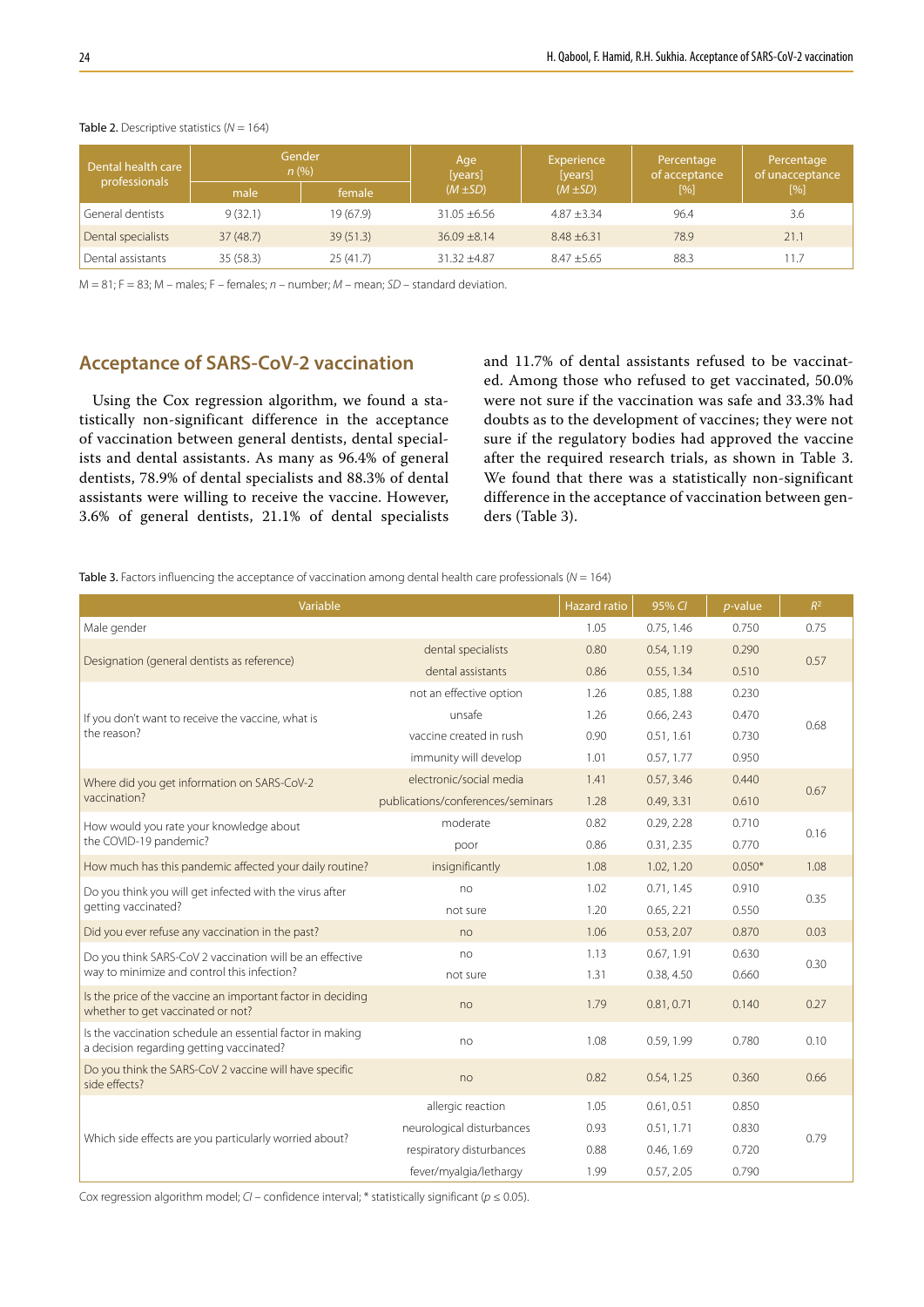# **Discussion**

Since the outbreak of COVID-19, efforts have been constantly made to control the pandemic and curb the rapid spread of coronavirus, $12-14$  and since the advent of vaccines against SARS-CoV-2 to limit cross-infection, many surveys have been performed to assess the acceptance of vaccination.15 The majority of those surveys focused on the general population.<sup>16,17</sup> On the Asian continent, the vaccine was first introduced to the subset of health care professionals. Hence, health care professionals can be an authentic source of evidence regarding factors that influence the acceptance of SARS-CoV-2 vaccination.<sup>18</sup> Therefore, a survey like this may provide essential information to policy-making organizations and institutions to target the apprehension and motivate the rest of the population for vaccination.

In this survey, we found that only 7.32% of the participants were not willing to get vaccinated, 7.31% were hesitant about getting vaccinated, while as many as 85.37% of the participants accepted the vaccine. The present results are in contrast to a survey-based study conducted by Murhekar et al. in the USA, where 33.3% of the participants refused SARS-CoV-2 vaccination.<sup>19</sup> The initial survey conducted in May 2020 reported a 47% rate of vaccination refusal.<sup>19</sup> This gradual decrease in the percentage of health care professionals refusing SARS-CoV-2 vaccination may be due to the fact that awareness is increasing. The decreasing percentage also reflects the motivation of health care professionals to play a role in limiting the spread of cross-infection.<sup>20</sup> Hesitation about getting vaccinated was found to be multifactorial. The cultural fears, side effects and general myths related to this disease make people uncertain about vaccination. According to the findings of Cascini et al., attitudes toward vaccination were also closely related to the initiatives taken by the government and the awareness campaigns conducted by the doctors.<sup>21</sup> Health care professionals base their decisions on scientific evidence and the results of trials. These long-term trials have increased trust in the safety and effectiveness of vaccination.<sup>21</sup>

It is perceived that the acceptance of SARS-CoV-2 vaccination increases along with the level of experience and designation, as specialists were more willing to get vaccinated as compared to dental assistants.<sup>22</sup> This may be due to the fact that dental assistants and dental staff with less experience lack valid information on vaccination.<sup>22</sup> However, it is undeniable that overall, health care professionals faced a wave of uncertainty in this pandemic, which may have led them to spread rumors and myths regarding SARS-CoV-2 vaccination.

This survey found that almost 73% of the participants gained awareness with regard to SARS-CoV-2 vaccination via electronic and social media. Hence, electronic and social media may also be helpful in disseminating authentic information on SARS-CoV-2 vaccination. The WHO has

taken an important initiative to address the myths regarding vaccination by answering the most commonly asked queries of the general population and uploading them on its website.23 We suggest that policy-making organizations should make use of electronic and social media, and take key steps to clear up misinformation among the population. This would increase the number of vaccinated people and eventually limit the spread of cross-infection.

#### **Limitations**

The limitations of this study are a survey-based crosssectional study design with a non-probability snowball sampling technique and a small sample size. However, we believe that a long-term study should be conducted.

## **Conclusions**

There was a small percentage of health care professionals refusing SARS-CoV-2 vaccination. The main reason was uncertainty about side effects, the most expected being fever, myalgia and lethargy following vaccination.

#### **Ethics approval and consent to participate**

The ethical approval was obtained from the institutional Research Ethics Committee (No. of approval: 2021-6233-17837). The respondents provided informed consent prior to completing the questionnaire.

#### **Data availability**

All data generated and/or analyzed during this study is included in this published article.

### **Consent for publication**

The subjects understood that their names and initials would not be published, and due efforts would be made to conceal their identity**,** but anonymity could not be guaranteed.

#### **ORCID iDs**

Hafsa Qabool https://orcid.org/0000-0002-8968-2014 Fatima Hamid https://orcid.org/0000-0002-1279-355X Rashna Hoshang Sukhia <sup>1</sup> https://orcid.org/0000-0001-9210-6432

#### **References**

- 1. Kaur H, Kochhar AS, Gupta H, Singh G, Kubavat A. Appropriate orthodontic appliances during the COVID-19 pandemic: A scoping review. *J Oral Biol Craniofac Res*. 2020;10(4):782–787. doi:10.1016/j. jobcr.2020.10.014
- 2. Lee TVN, Fowler PV, Williams JC, Ellis P, Atack NE, Ireland AJ. Orthodontics at times of national emergency: Past and current crises Part 2. COVID-19: Implications for clinical practice. *Orthod Update*. 2020;13(3):108–116. doi:10.12968/ortu.2020.13.3.108